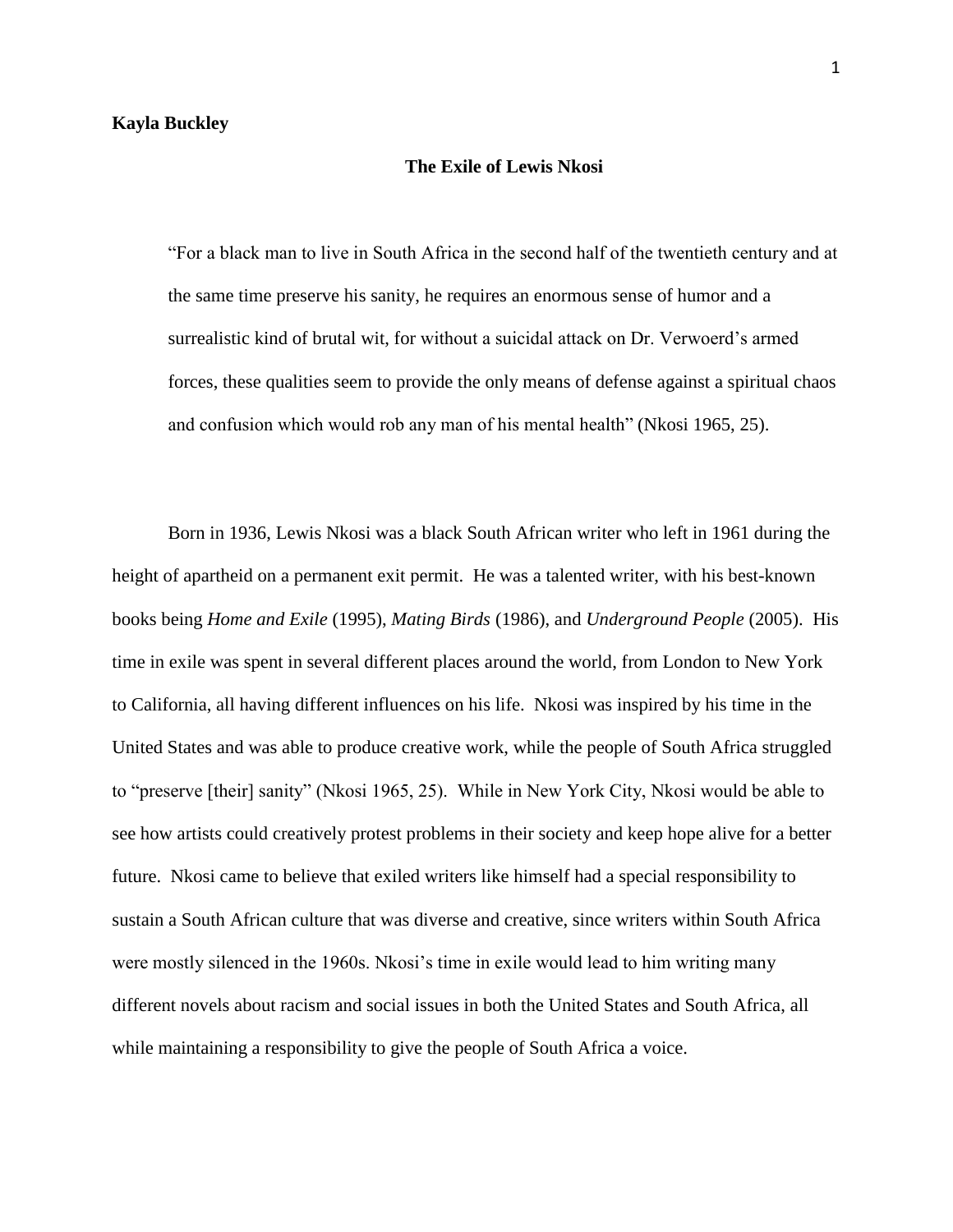## **The world Nkosi was leaving in South Africa**

Nkosi became a journalist as a young man, working for the popular Johannesburg magazine *DRUM* in the late 1950s. He refers to this time as being immensely ambitious, young, and full of life (Nkosi 1965, 6). It was during this time that Nkosi realized that he had two separate realities, one being the world around him being full of hate and brutality and one being the world he read about in books. At *DRUM*, Nkosi reported the uncertainties of South African lives under apartheid laws. He explained that living with apartheid was not really living at all, stating that, "the total effect of the apartheid laws in South Africa is to make it almost illegal to live" (Nkosi 1965, 25). Nkosi does make clear that not all that was happening in South Africa was filled with doom and brutality in the 1950s; it was also filled with possibilities and hope. "It was a time when people of all races joined together in a massive Defiance Campaign" (Nkosi 1965, 16), which would result in hundreds of unresisted arrests. For the ANC, PAC, and Congress of Democrats, it was their finest hour, with many mass rallies (Nkosi 1965, 16). It seemed that South African activism was in a continuous thrust forward.

However, in the year of 1960, South Africa went through detrimental changes. On the 21st of March, the Sharpeville Massacre took place, killing 69 people. This occurred during a protest in the Sharpeville township where people were gathering near a police station. As Saul Dubow states in his book about apartheid, this would result in police firing 1,000 rounds of ammunition into the crowd who were running away (Dubow 2014, 43). This event would show the world the true face of the brutal apartheid system and became how many in the world viewed South Africa. Nkosi states in his book *Home and Exile,* "there will be violence, murder, and suffering" (Nkosi 1965, 6); after the brutality in Sharpeville there was no telling when or if the violence would stop. Nkosi was also leaving as Bantustans were being developed. Bantustans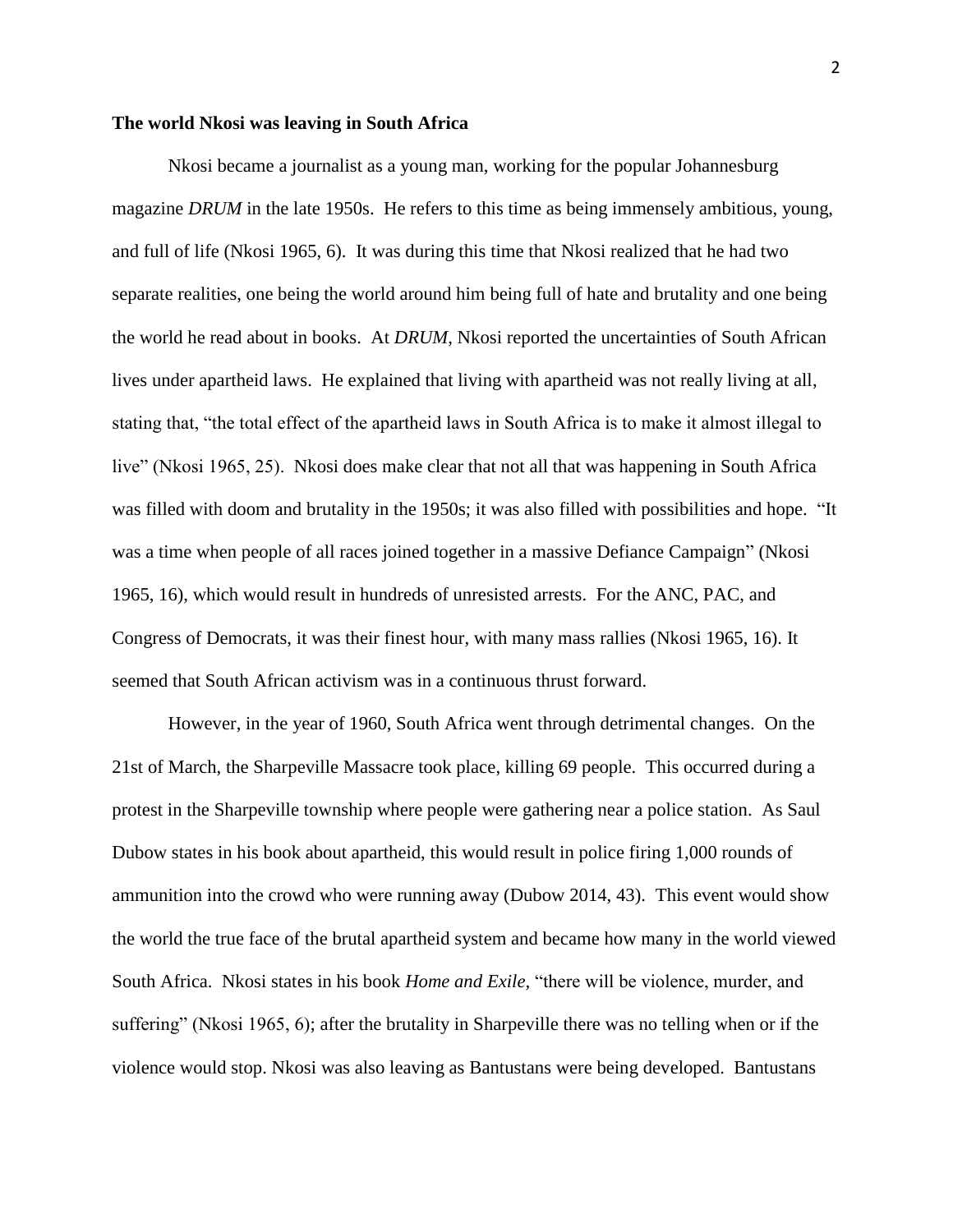were first created in 1959 as resettlements for black South Africans who had no rights in urban areas and were forced to move out of urban areas into secluded areas in South Africa due to apartheid policies (Dubow 2014, 113). The South African government made it seem that these settlements were designed to give people separate but equal development opportunities.

Before accepting a fellowship that would bring him to the United States, Nkosi seemingly has given up hope with the country he lived in. Nkosi described South Africa as "a country with enormous potential but a country at war with itself" (Nkosi 1965, 37). He would soon be leaving behind the brutality, unforgiving laws, and restraints of South Africa and be going into a new world in America. The sixties in America was a daunting and hectic time. This was a time of heightened civil rights protests, assassinations of both President John F. Kennedy and Martin Luther King Jr., and growing tensions in the war in Vietnam. But it was also a time of more optimism and freedom in the United States—especially in New York City—than in South Africa.

#### **The world Nkosi was going into in America and the start of exile**

In 1960, Nkosi received the Nieman Fellowship to study at Harvard for one year. Historian Karin Shapiro has described the tedious process of leaving South Africa for black South Africans at that time. Nkosi first had to apply for his passport; he was required to send in two letters stating his good character, what he was planning on doing while traveling, and documents showing that he would be financially supported by the Fairfield Foundation (Shapiro 2016, 772). Government officials spent weeks debating whether or not to give Nkosi a passport so that he could partake in this fellowship. In the end they would deny him the right to a passport, but stated they believed him to be of good character and not believed to be a part of any underground operation. Receiving the letter two months after he was supposed to start his fellowship at Harvard, Nkosi decided to take the risk and apply for an exit permit that would be a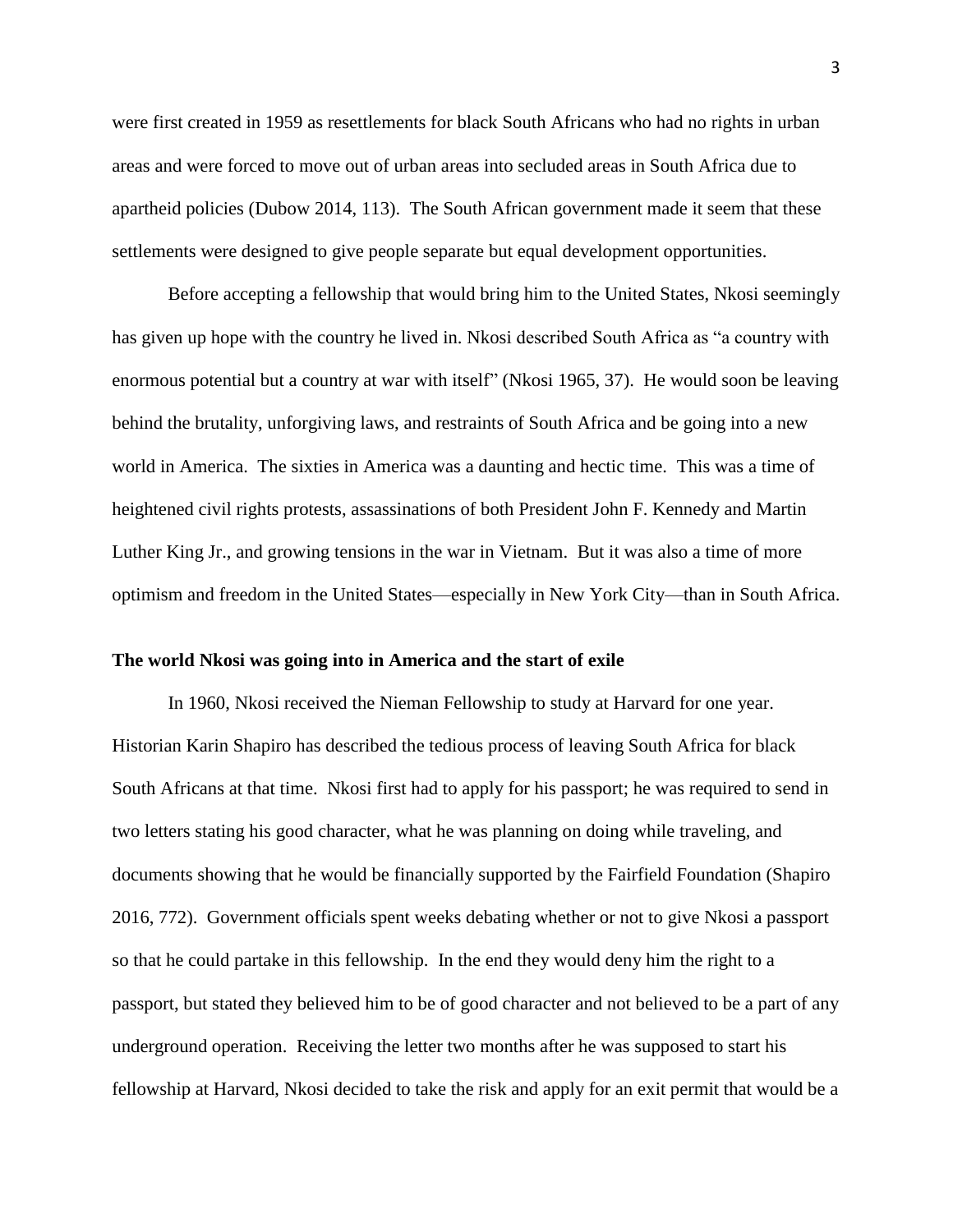one-way ticket out of South Africa (Shapiro 2016, 773). Nkosi refers to going into exile as a "complex fate," but in turn exile would lead to new friendships, more opportunities, and new discoveries of the world.

## **Nkosi's experiences in exile**

Lewis Nkosi had his first encounter with the United States in 1961 when traveling to New York before starting his yearlong fellowship with Harvard University. His first thought was how cold this strange place was. He referred to America as having a "gadgetry gloss"; he described the skyscrapers towering over the city and the amount of people that filled the streets, and everyone seemed to be in a hurry to get somewhere. The way the city was cold and hard and had a brutal feel to him was not initially pleasing; he described it as being similar to Johannesburg but at least that city had an excuse of being cruel due to its government (Nkosi 1965, 55). Nkosi was beginning to feel doubtful about his exile into the United States, feeling that this city had nothing good or warm to offer him. It was not until a few months into living in the city that he began to let the city grow on him. Nkosi describes New York as a "metaphorically, and really, an awful kind of grabbing, gold-digging bitch, yet capable of extravagant passions" (Nkosi 1965, 56).

Nkosi would then spend time in Harlem, where he dove into its culture. It was here that Nkosi would gain a tremendous amount of inspiration for his novels. Nkosi believed this place to be very similar to Sophiatown in Johannesburg where everyone was rich with life and trying their best to live fully despite hardships (Nkosi 1965, 56). It seemed that the people living in this area had been pushed here and forgotten, always being told they are different, so they decided to continue to make themselves as different as possible. Nkosi would spend a lot of his time talking to the people of Harlem, often in a number of different bars in the area. People would ask where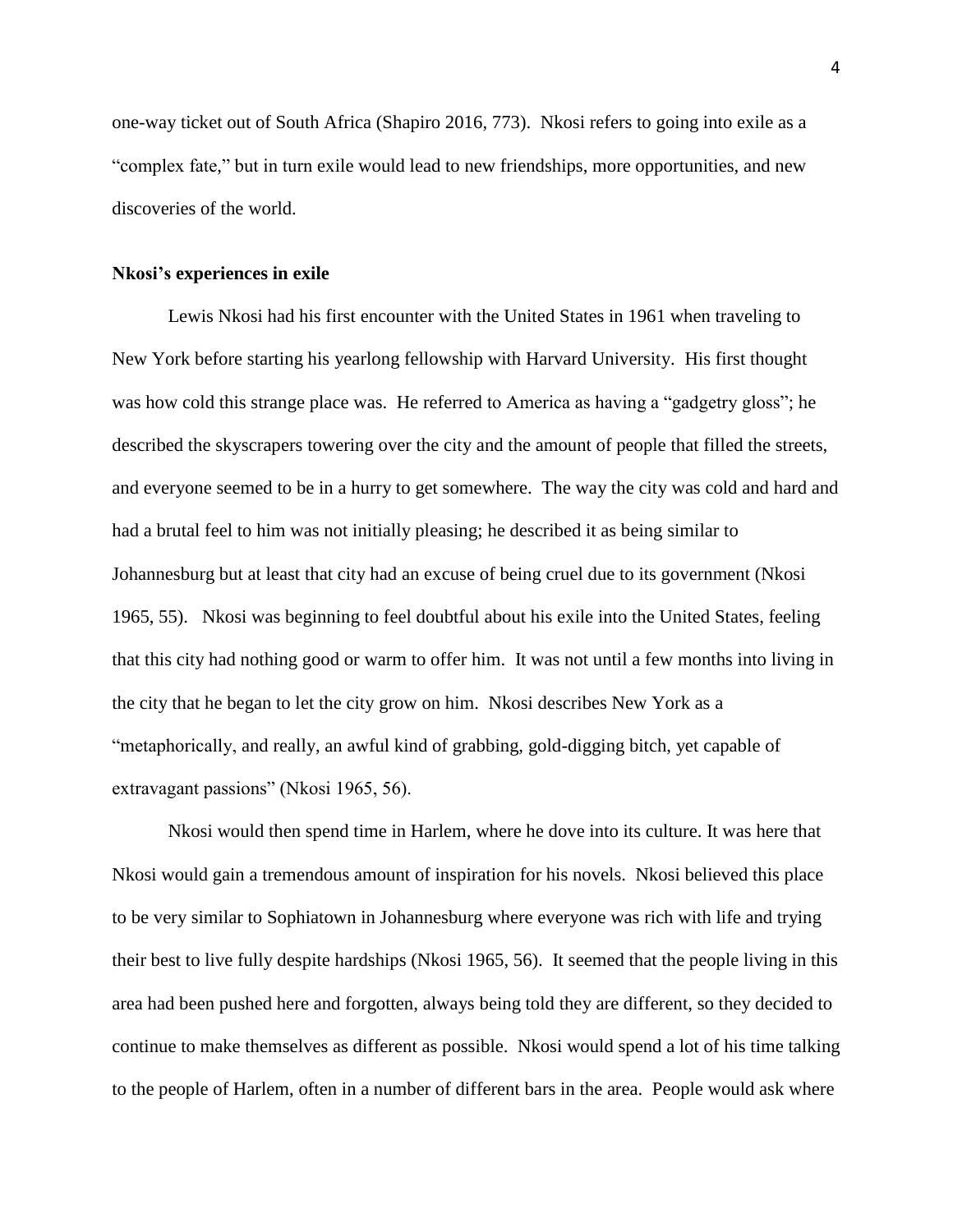he is from, and African-Americans would reply back with what South Africa needs, either technology for better standards of living or guns to take care of apartheid (Nkosi 1965, 58). Without ever addressing these comments, Nkosi would start the conversation about black people's place in America. Nkosi suggested that the racism and social issues happening in South Africa are not all that different from situations in America.

Nkosi would then go to Harvard to start his fellowship, and then returned to New York for a three-month vacation during which time he had an apartment in Greenwich Village. Nkosi found himself indulging in the culture and becoming one of its people. At the time of living in the Village, Nkosi was in an interracial relationship. He described one instance that he and his girlfriend saw another interracial couple, and he thought to himself, "this village has indefatigable candor of its loves and its brave struggles against the withering bigotry of racial hatred" (Nkosi 1965, 59). Nkosi found it amazing that despite all the racial tension around the world, this neighborhood would be able to create a bubble around itself and ignore racism.

Nkosi then spent some time traveling the South of the United States on behalf of a magazine called the *London Observer.* He described the South as "mean, violent and utterly depressing" (Nkosi 1965, 61) because of its strong racism. This was a time that Nkosi seemed to be defeated by America and needed to indulge himself back into the arts of New York City. Music became an escape: it didn't seem as much of a type of entertainment but rather an escape from the devastating world around him (Nkosi 1965, 61).

The summer of 1961 was a tough time for the United States. Nkosi describes this summer as "the heat being dense in the streets, rumors of imminent war, murder at the Berlin wall, executions in Cuba, were filling up the newspapers and pouring out the radio in terrifying volume" (Nkosi 1965, 62). Jazz music and blues singers were then becoming increasingly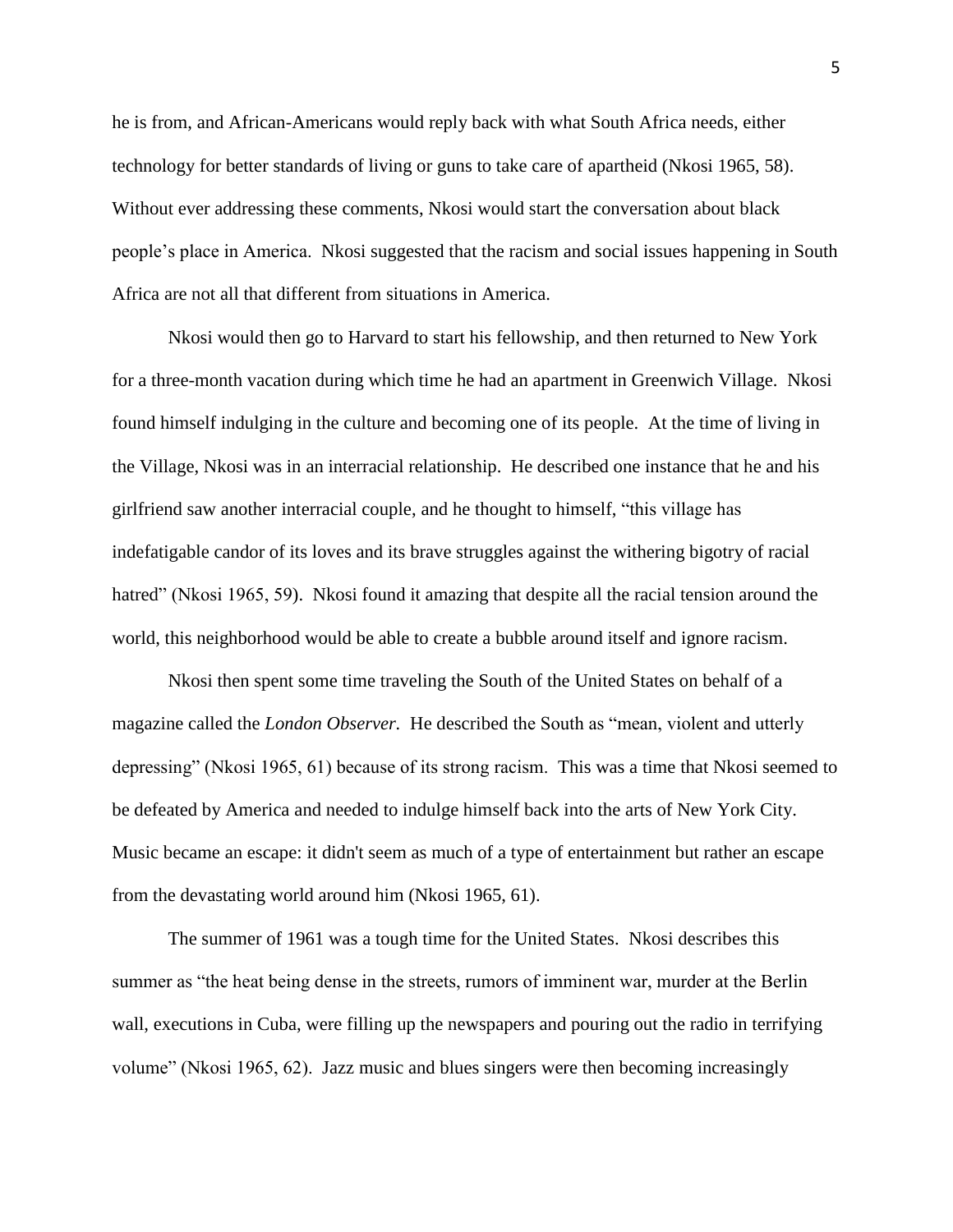popular in New York; musicians would play in bars and coffee shops where people would gather to listen. Nkosi viewed these jazz musicians as something much more than just musicians. Nkosi saw these blues singers as creating music in a form of racial protest and admired them dearly for expressing themselves in this way (Nkosi 1965, 66). Other people in this time shied away at protests because of the violence surrounding them, but artists were finding creative ways to still be in the protests without being directly in the violence.

Nkosi would see many diverse artists throughout his time in New York City and how they would engage in creative and inspiring political critique in difficult times. Despite all the darkness and violence (Nkosi 1965, 69), people were still finding their escape within coffee shops listening to blues singers and jazz bands. This was also a time where writers were beginning to express the civil rights movements and other racial problems happening around them. As Nkosi's time was winding down in New York, he found himself feeling depressed about the way the city progressed in a negative direction; violence was becoming more and more common. Nkosi saw that American universities in many respects represented all social conflicts and stresses of the society (Nkosi 1965, 75). This thought is what led Nkosi to start holding lectures at American universities across the country and to begin writing novels to creatively express the tensions around the world. From his experiences, Nkosi felt that it was also South African writers' duty to write about political and social situations happening around them, such as racial violence, social apartheid, and interracial love affairs, which all can bring "social facts" into their fiction (Nkosi 1966, 110).

#### **Nkosi's sense of exiled writers' national duty**

Exile was indeed a very strange fate, leaving your family, friends, and everyone you knew for good. Because of the banning of the majority of books in South Africa, who was to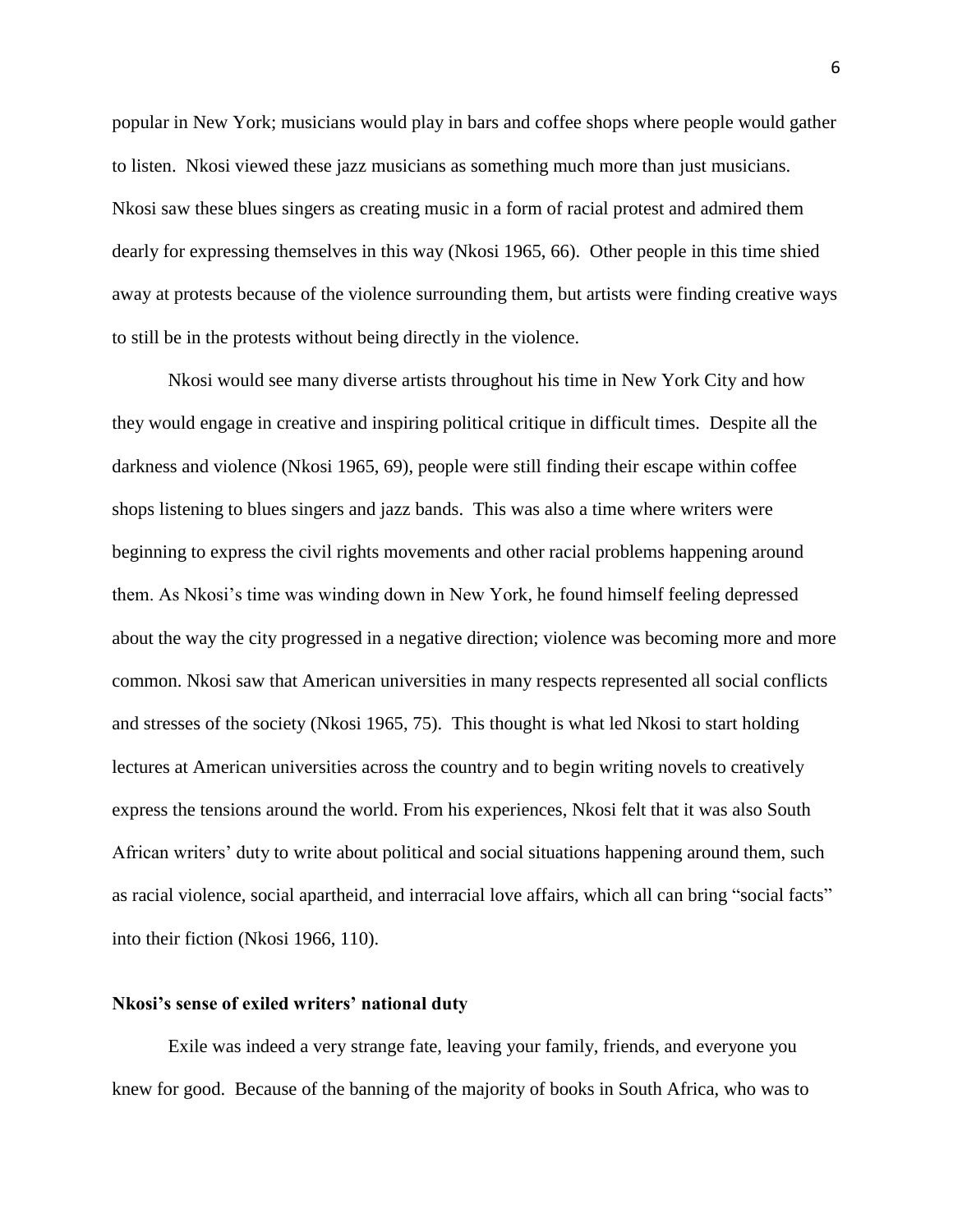read the books written by those South Africans in exile? "Certainly Europeans, Americans, Indians, and Chinese" (Nkosi 1965, 93): almost everyone but the people Nkosi writes about. The South African government made Nkosi sign a paper stating he knew that none of his future writings would ever be published in South Africa because he chose to leave permanently on an exit permit.

Nkosi therefore did not see writing from exile as only a creative outlook, but also more of a national duty. Despite the fact that no one from South Africa would be immediately reading their pieces, exiled South African writers "must continue to be the unsilenced voice of the repressed millions of South Africa" (Nkosi 1965, 95). He believed that in South Africa there was no shared nationhood due to apartheid and censorship: "bereaving… writers of an opportunity to write and publish their works is fatally harmful to the cultural life of the country" (Nkosi 1965, 127). While in the United States, Nkosi would see a sense of shared nationhood during his time in Harlem and Greenwich Village. These places held a democratic community, which Nkosi hoped South Africa might emulate, in his quest for home (Gall 2012).

Lewis Nkosi would eventually return back to South Africa. His time in exile brought him social and political experiences which would have a great influence in his writing: "In all of Nkosi's writing it is rare not to encounter a reference to his time in exile" (Mngadi 2012, 48). Exile became a fate that could not be ignored for Nkosi. However, with this fate brought him a life filled with possibilities, friendships, and experiences that would lead to his success in writing. Nkosi would die in 2010 as a famous writer in South Africa. Nkosi did not only see his writing as a creative outlook for people to read but also saw it as giving the people of South Africa a voice that had been silenced for so long, and he saw this as his national duty to the people of South Africa.